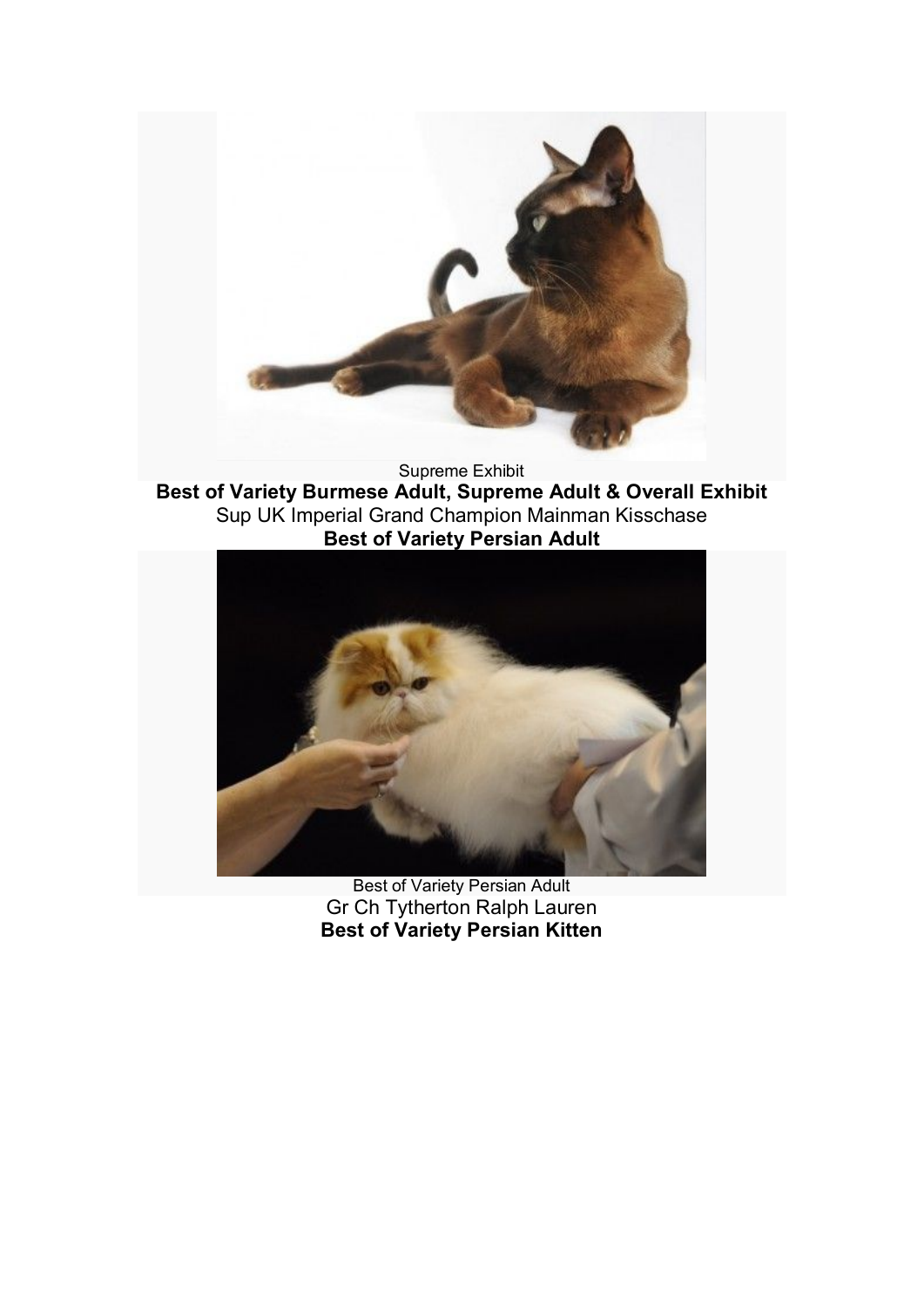

Best of Variety Persian Kitten Finchfield Sgt Pepper **Best of Variety Persian Neuter**



Best of Variety Persian Neuter Pr Lafrebella Innocenti **Best of Variety Semi-Longhair Adult**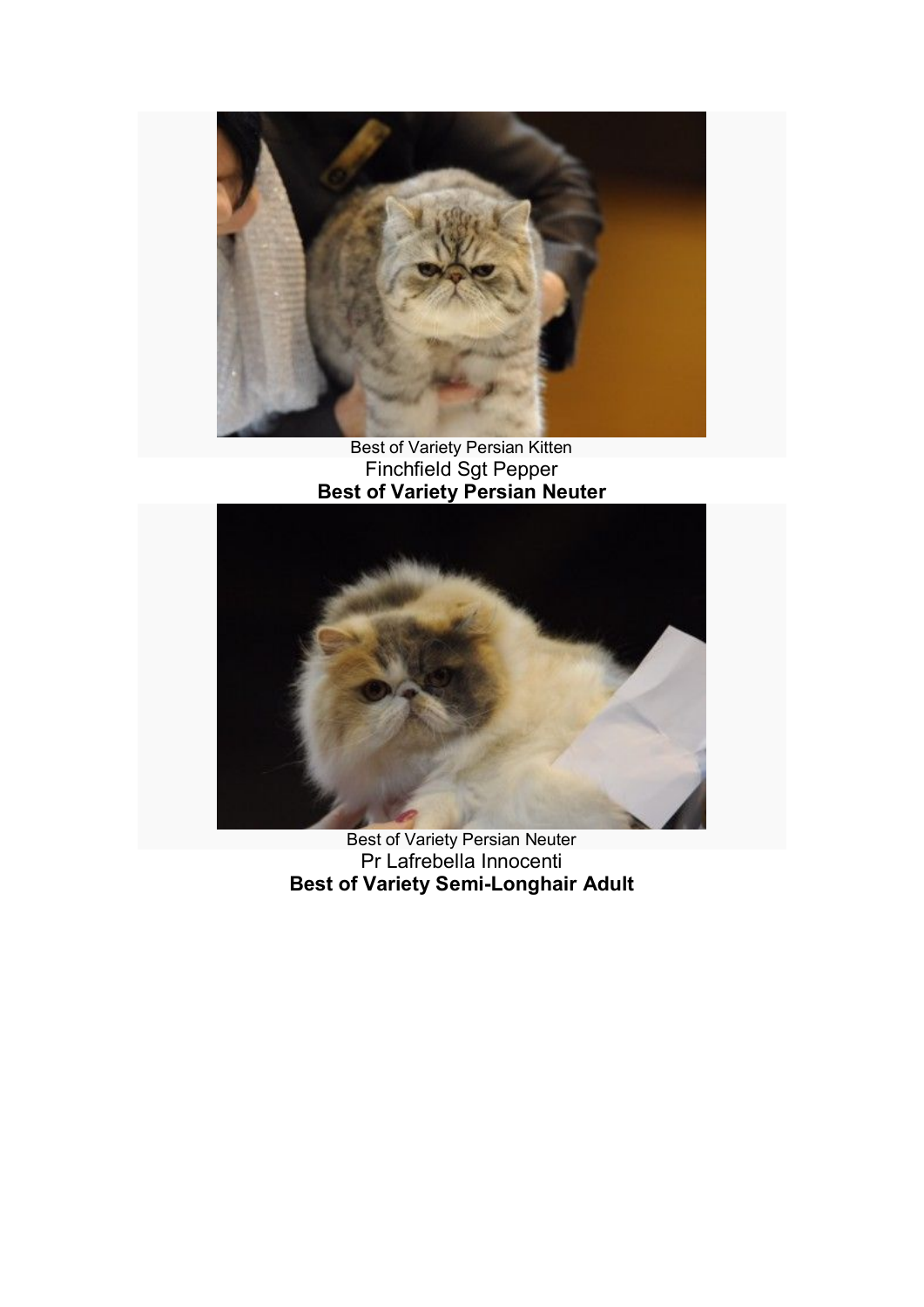

Best of Variety Semi-longhair Adult Gr Ch Tassare Bobby Dazzler **Best of Variety Semi-Longhair Kitten**



Best of Variety Semi-longhair Kitten Brizlincoat Force Majeure **Best of Variety Semi-Longhair Neuter**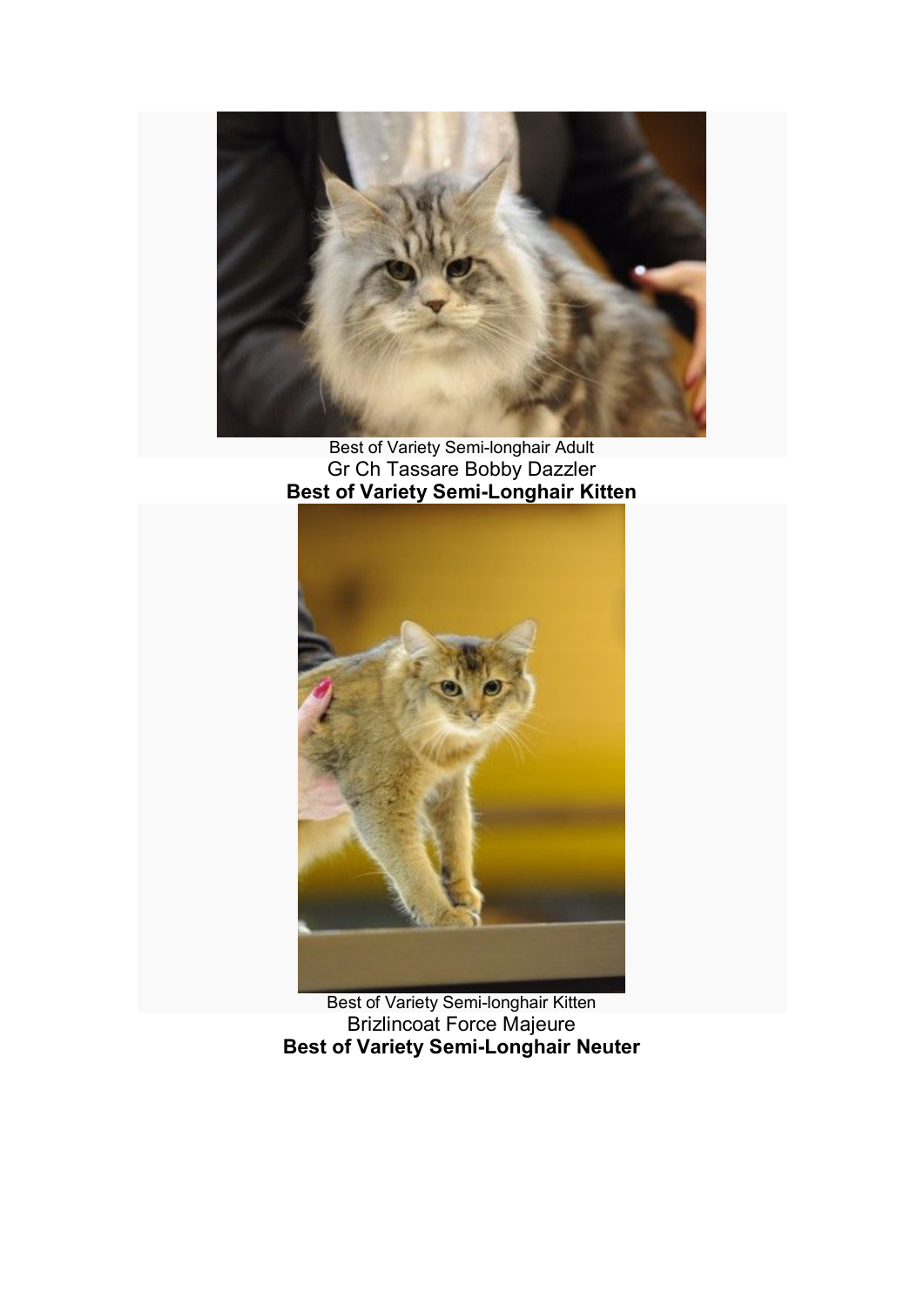

Best of Variety Semi-longhair Neuter Ch & Imperial Gr Pr Syralette Blushing Bride **Best of Variety British Adult**



Best of Variety British Adult Imperial Gr Ch Loraston Lamborghini **Best of Variety British Kitten**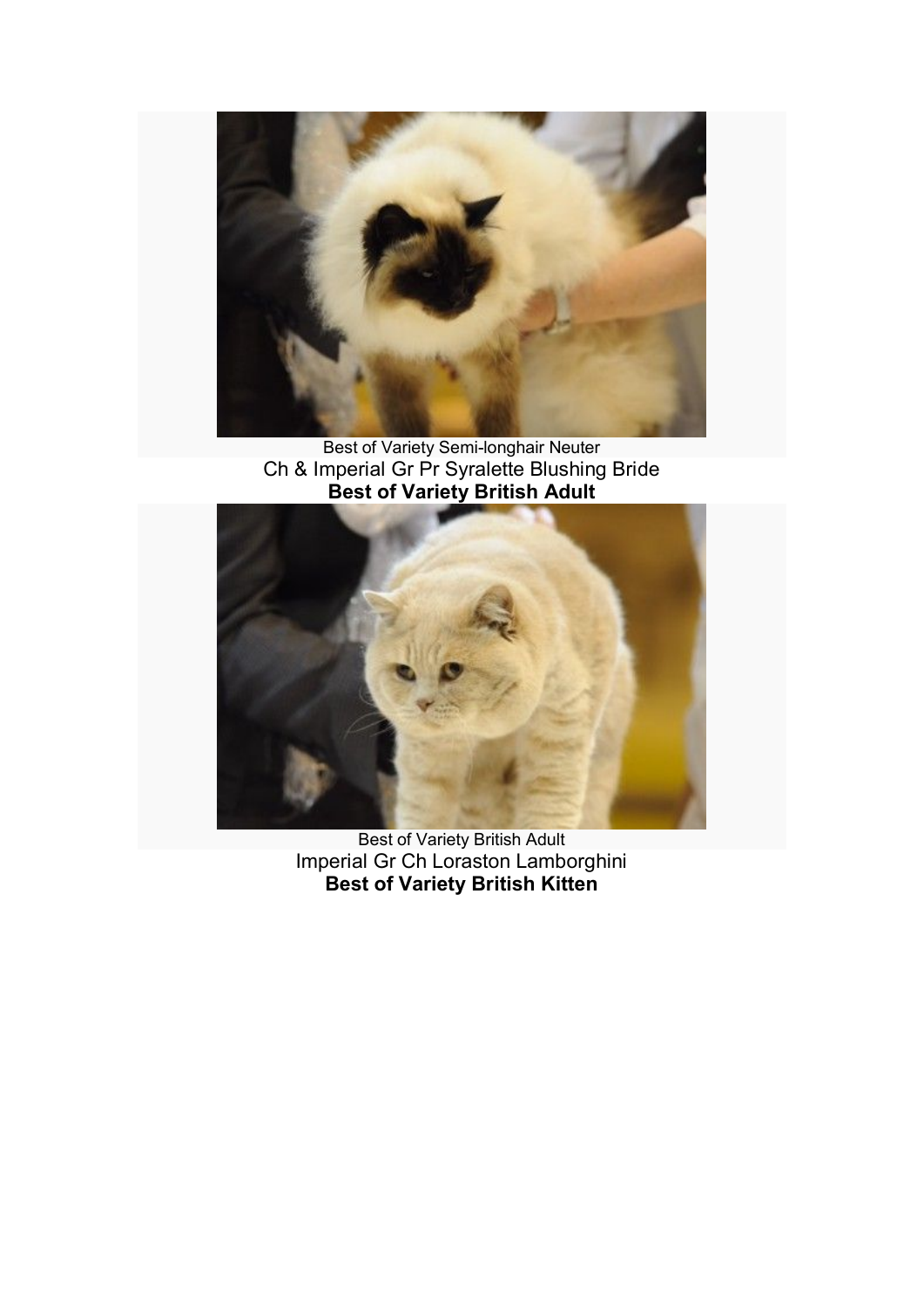

Best of Variety British Kitten Kruzinkal Torchwood **Best of Variety British Neuter & Supreme Neuter**



Supreme Neuter & Best of Variety British Neuter Gr Ch & Supreme Gr Pr Kolinga Cougar **Best of Variety Foreign Adult**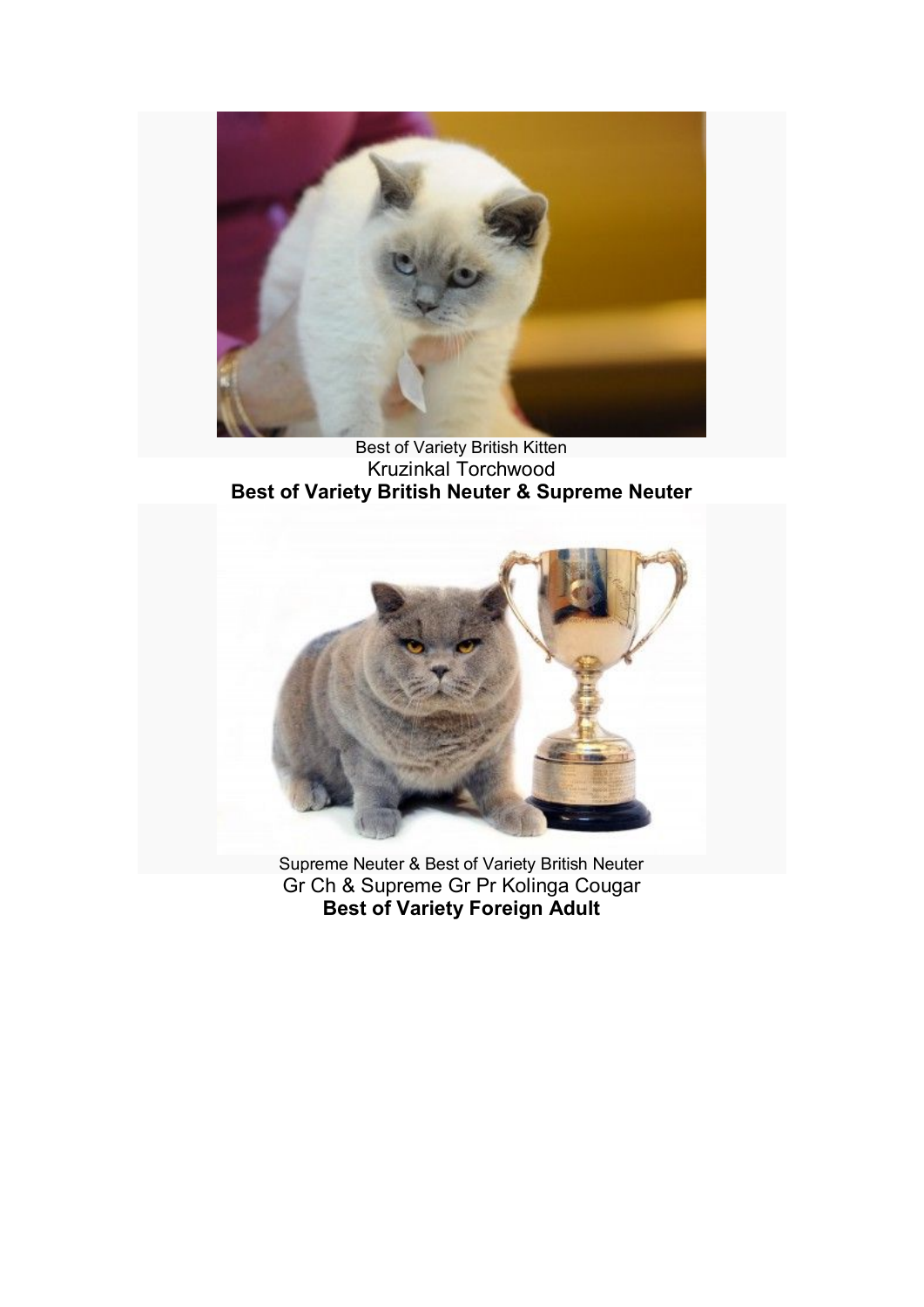

Best of Variety Foreign Adult Gr Ch Jenanca Anjali **Best of Variety Foreign Kitten** 



Best of Variety Foreign Kitten Koperkat Lipstick Jungle **Best of Variety Foreign Neuter**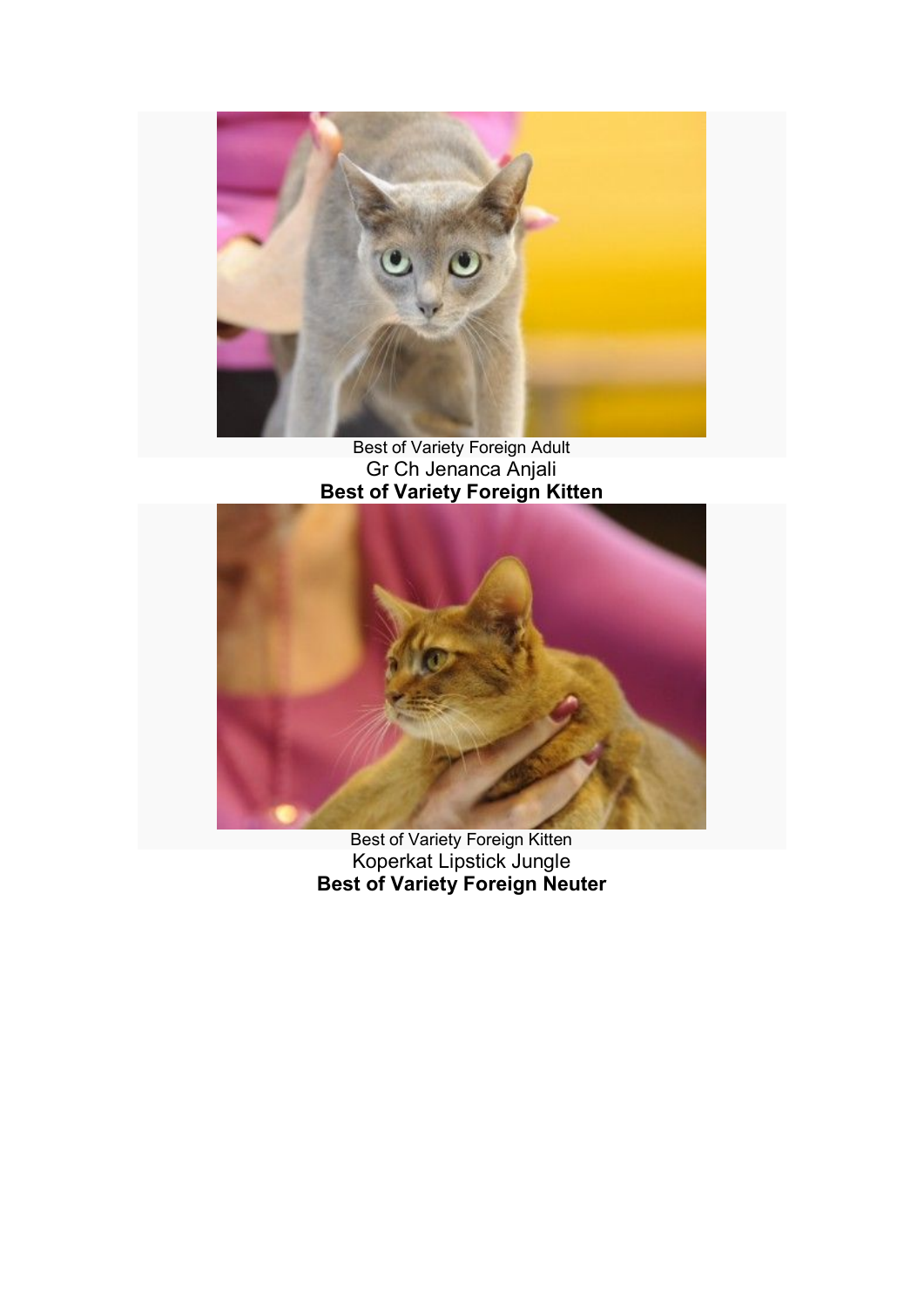

Best of Variety Foreign Neuter UK Imperial Gr Ch & Imperial Gr Pr Papaver Cressida **Best of Variety Burmese Kitten**



Best of Variety Burmese Kitten Aureus Audacious Angel **Best of Variety Burmese Neuter**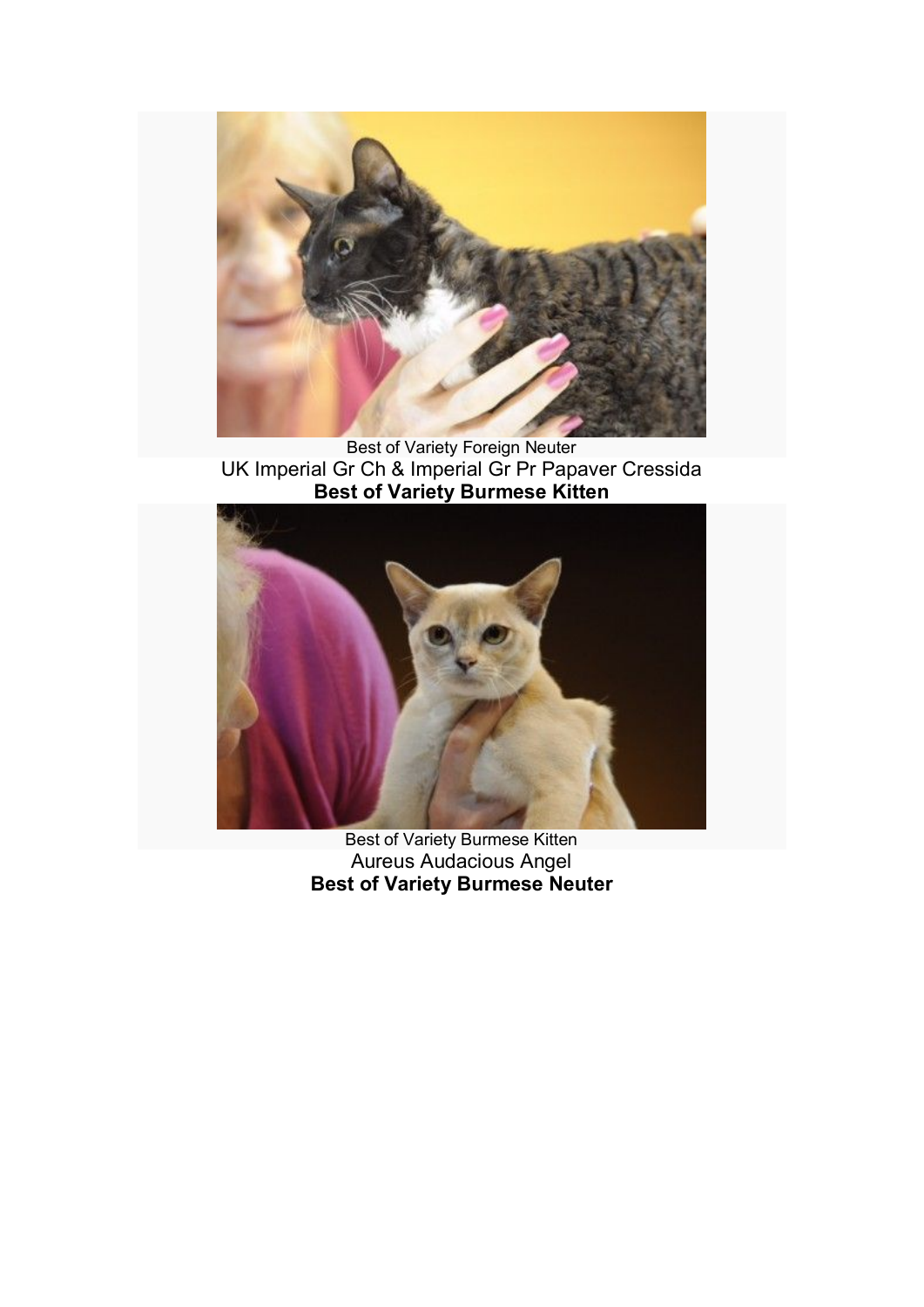

Best of Variety Imperial Gr Pr Mainman Rajah **Best of Variety Oriental Adult**



Best of Variety Oriental Adult Gr Ch Pippastro Silversmith **Best of Variety Oriental Kitten and Supreme Kitten**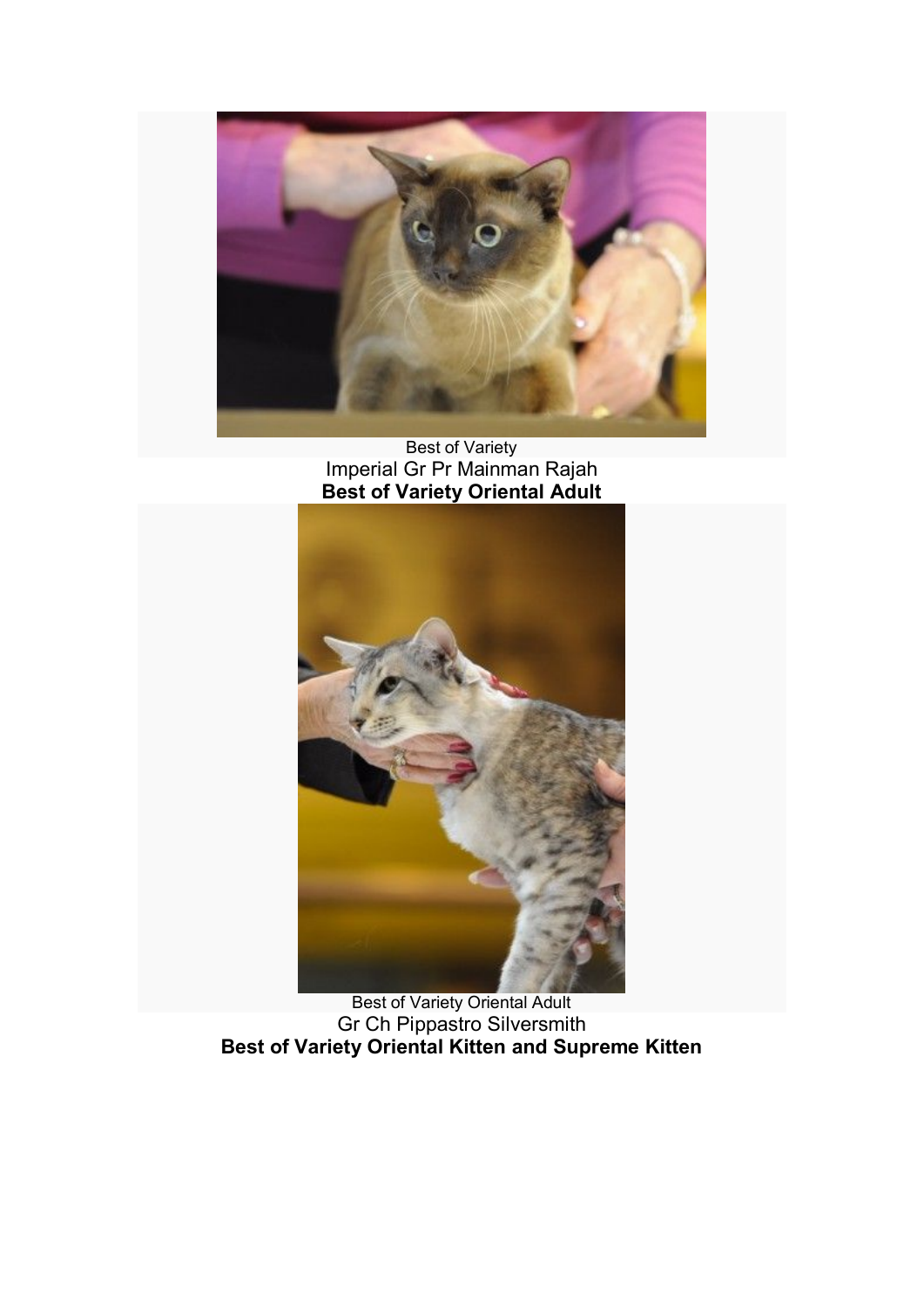

Supreme Kitten & Best of Variety Oriental Kitten Sunjade Tickledmyfancy **Best of Variety Oriental Neuter**



Best of Variety Oriental Neuter Pr Mylynn Magnifique **Best of Variety Siamese Adult**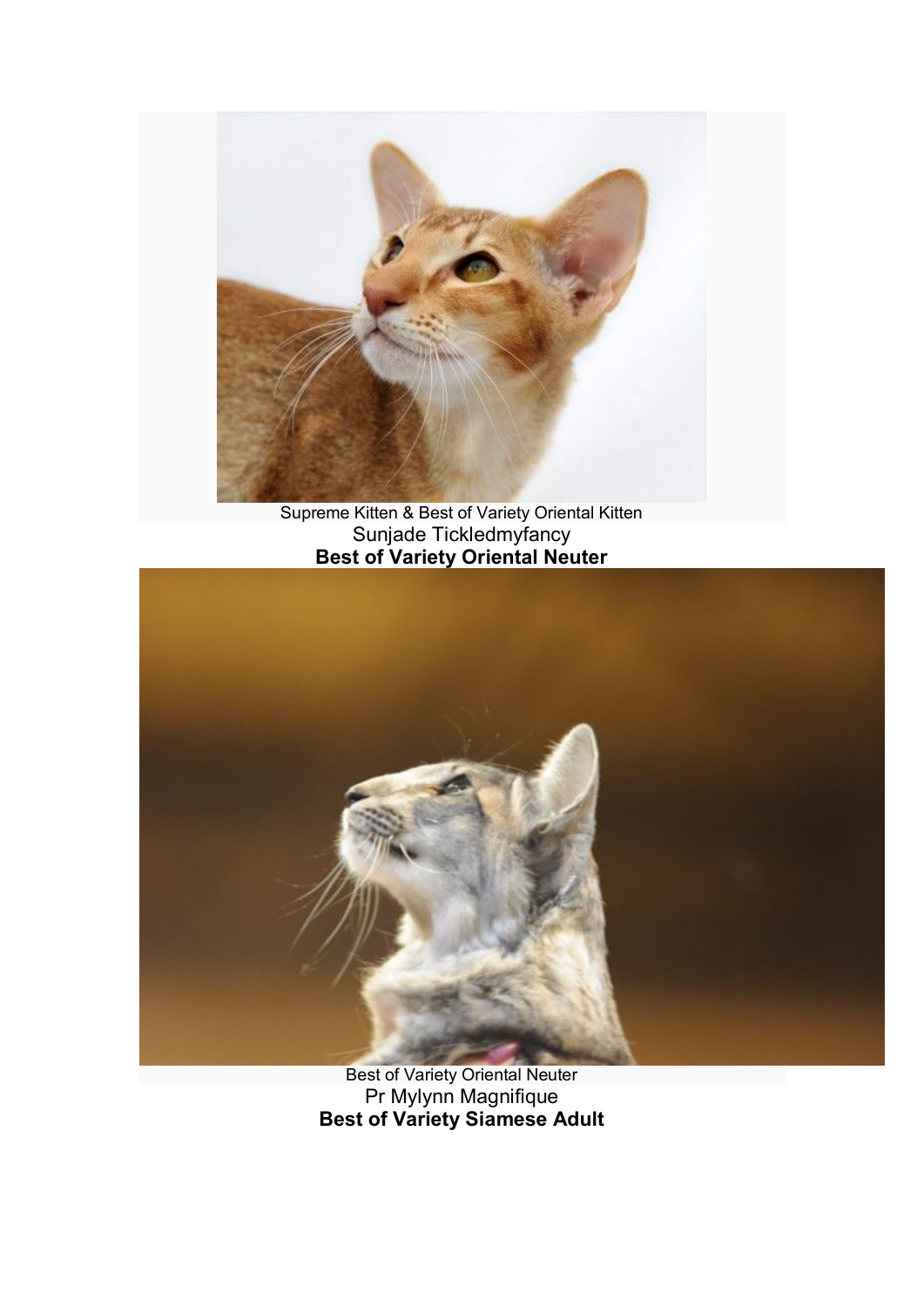

Best of Variety Siamese Adult Imperial Grand Champion Pippastro Hawkmoth **Best of Variety Siamese Kitten**



Best of Variety Siamese Kitten Littlefeat Distant-Thunder **Best of Variety Siamese Neuter**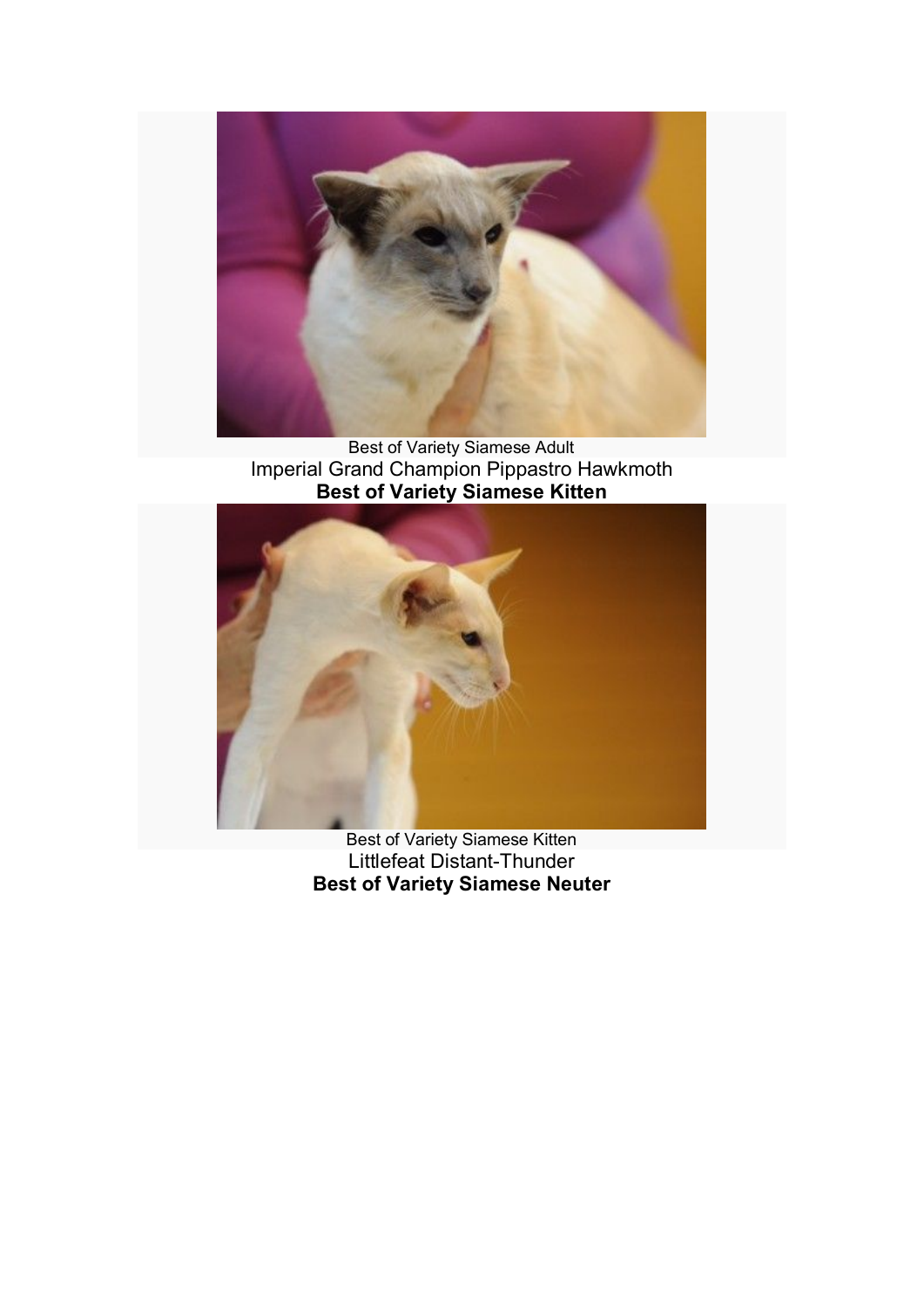

Best of Variety Siamese Neuter Gr Pr Johpas Dropredgorgeous **Best Non-Pedigree Shorthair & Supreme Non Pedigree**



Supreme Non Pedigree UMC Toby Thetabby **Best Pedigree Pet Longhair & Supreme Pedigree Pet**